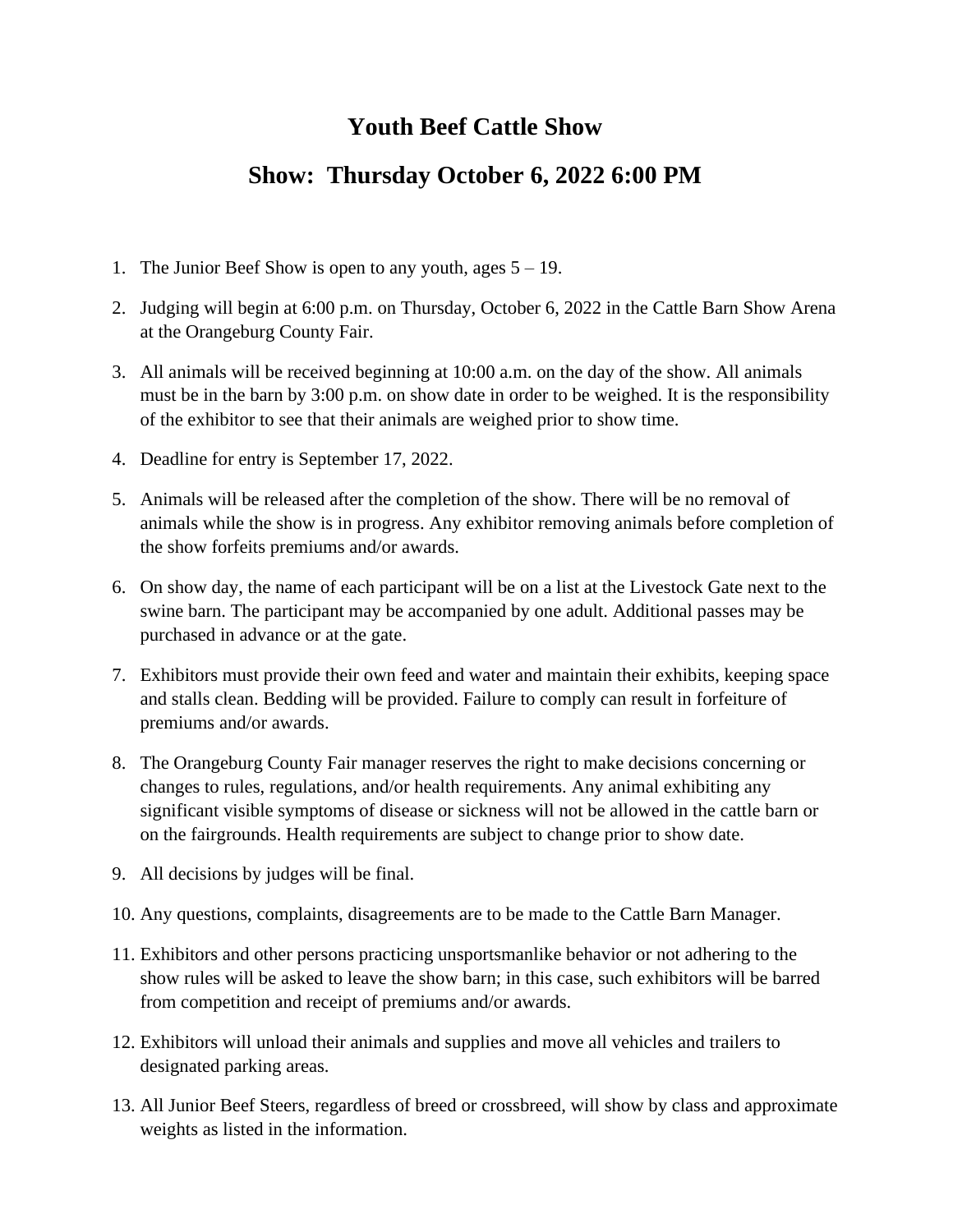- 14. Exhibitors are limited to two animals per class.
- 15. All steers must be castrated at least 90 days prior to the fair.
- 16. Orangeburg County Fair reserves the right to cancel shows due to lack of youth participation.
- 17. Showmanship classes will be divided by the age of the child as of January 1st of the current year and will be listed as follows:

-Senior Division – must be age 14 and must not be age 19 on January 1st of the current year

-Junior Division – must be age 9 and must not be age 14 on January 1st of the current year

-Cloverbud Division – must be age 5 and must not be age 9 on January 1st of the current year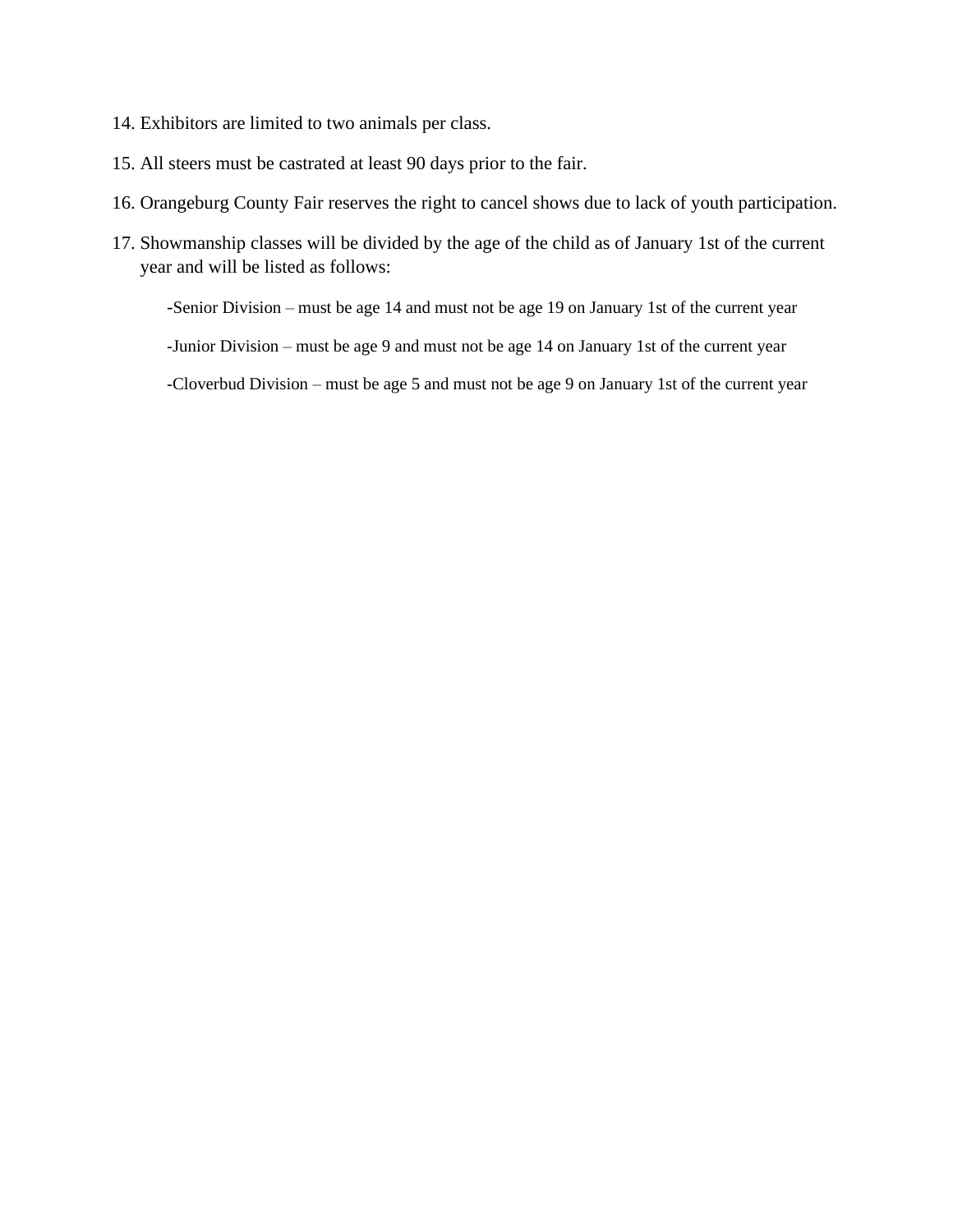| <b>Crossbred Heifers - Shown at Halter</b>                                                                            | <b>Premiums</b><br>1 <sub>st</sub>    | 2 <sub>nd</sub> | 3 <sup>rd</sup> | 4 <sup>th</sup> | 5 <sup>th</sup> |
|-----------------------------------------------------------------------------------------------------------------------|---------------------------------------|-----------------|-----------------|-----------------|-----------------|
| 100 – Late Junior Heifer Calf – Mar 1 and after 2021                                                                  | \$40                                  | \$30            | \$20            | \$15            | \$10            |
| 101 – Early Junior Heifer Calf – Jan 1 – Feb 28, 2021                                                                 | \$40                                  | \$30            | \$20            | \$15            | \$10            |
| 102 – Late Sr. Heifer Calf – Nov $1$ – Dec 31, 2020                                                                   | \$40                                  | \$30            | \$20            | \$15            | \$10            |
| $103$ – Early Sr. Heifer Calf – Sep 1 – Oct 31, 2020                                                                  | \$40                                  | \$30            | \$20            | \$15            | \$10            |
| 104 – Summer Yearling- May 1- August 31, 2020                                                                         | \$40                                  | \$30            | \$20            | \$15            | \$10            |
| 105 – Jr Yearling Heifer- Jan. 1-Apr.30, 2020                                                                         | \$40                                  | \$30            | \$20            | \$15            | \$10            |
| 106 – Sr Yearling Heifer-Sept. 1—Dec 31, 2019                                                                         | \$40                                  | \$30            | \$20            | \$15            | \$10            |
| 107 – Grand and Reserve Beef Champion Heifers                                                                         | Rosette                               |                 |                 |                 |                 |
| <b>Steers - Shown at Halter</b>                                                                                       |                                       |                 |                 |                 |                 |
| $108 - Weight: 400 - 550 pounds$                                                                                      | \$40                                  | \$30            | \$20            | \$15            | \$10            |
| 109– Weight: $551 - 700$ pounds                                                                                       | \$40                                  | \$30            | \$20            | \$15            | \$10            |
| $110 - Weight: 701 - 900 pounds$                                                                                      | \$40                                  | \$30            | \$20            | \$15            | \$10            |
| 111 – Grand and Reserve Champion Steer                                                                                | Rosette                               |                 |                 |                 |                 |
| Showmanship                                                                                                           |                                       |                 |                 |                 |                 |
| 112–Cloverbud Division                                                                                                | All Cloverbuds will receive a ribbon. |                 |                 |                 |                 |
| 113 – Senior Division                                                                                                 | \$25/Rosette                          |                 |                 |                 |                 |
| 114 – Junior Division<br>\$25/Rosette<br>*Classes in which there is a single exhibit will receive 2nd Premium monies. |                                       |                 |                 |                 |                 |